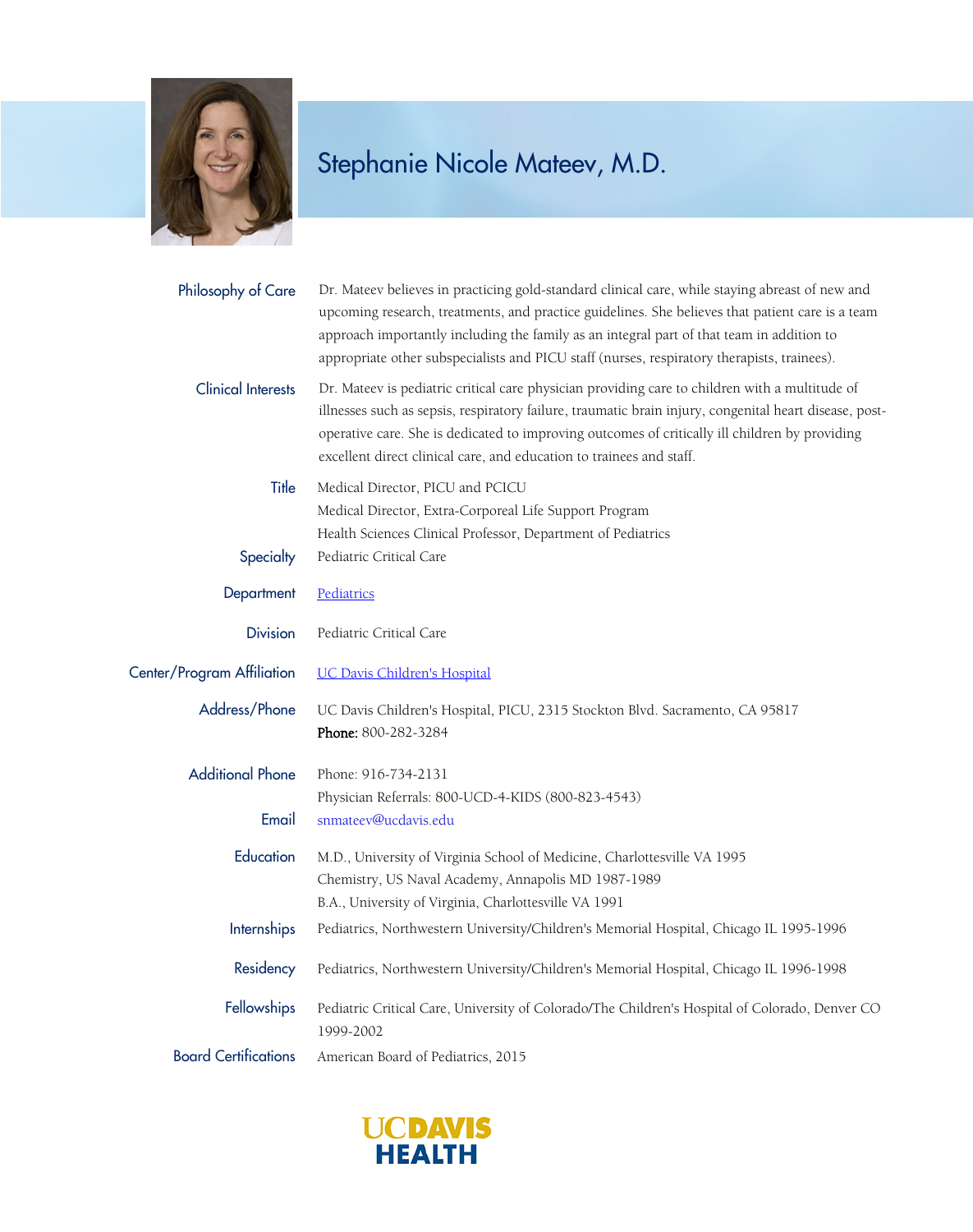

## Stephanie Nicole Mateev, M.D.

American Board of Pediatrics, Pediatric Critical Care Medicine, 2016

| <b>Professional Memberships</b>   | American Academy of Pediatrics                                                                 |
|-----------------------------------|------------------------------------------------------------------------------------------------|
|                                   | Extracorporeal Life Support Organization                                                       |
|                                   | Pediatric Cardiac Intensive Care Society                                                       |
|                                   | Society for Critical Care Medicine and Pediatric Critical Care Medicine                        |
| <b>Honors and Awards</b>          | Chief of Staff Service Award, 2018                                                             |
|                                   | Eli Gold Award - Outstanding Junior Faculty at UC Davis, 2011                                  |
|                                   | Outstanding Teaching Award awarded by the UC Davis pediatric residents, 2010                   |
|                                   | Golden State Donor Services Shining Star Champion award, 2007                                  |
|                                   | Rookie of the Year- voted by the UC Davis Pediatric residents, 2005                            |
| <b>Select Recent Publications</b> | Theodorou CM, Guenther TM, Honeychurch KL, Kenny L, Mateev SN, Raff GW, Beres AL. Utility      |
|                                   | of Routine Head Ultrasounds in Infants on Extracorporeal Life Support: When is it Safe to Stop |
|                                   | Scanning? ASAIO J. 2021 Dec 22. doi:10.1097/MAT.0000000000001641. Epub ahead of print.         |
|                                   | PMID:34967783.                                                                                 |

Theodorou CM, Coleman LE, Mateev SN, Signoff JK, Salcedo ES. Successful extracorporeal life support in a pediatric trauma patient following angioembolization of pelvic hemorrhage. J Pediatr Surg Case Rep. 2021 Apr;67:101812. doi:10.1016/j.epsc.2021.101812. Epub 2021 Feb 11. PMID: 33747786.

Natale JE, Boehmer J, Blumberg DA, Dimitriades C, Hirose S, Kair LR, Kirk JD, Mateev SN, McKnight H, Plant J, Tzimenatos LS, Wiedeman JT, Witkowski J, Underwood MA, Lakshminrusimha S. Interprofessional/interdisciplinary teamwork during the early COVID-19 pandemic: experience from a children's hospital within an academic health center. J Interprof Care. 2020 Sep-Oct;34(5):682-686. doi:10.1080/13561820.2020.1791809. Epub 2020 Jul 16. PMID: 32674638.

Mateev SN, Mouser R, Young DA, Mecham RP, Moore LG. Chronic hypoxia augments uterine artery distensibility and alters the circumferential wall stress-strain relationship during pregnancy. J Appl Physiol (1985). 2006 Jun;100(6):1842-50. doi:10.1152/japplphysiol.00618.2005. PMID: 16714414.